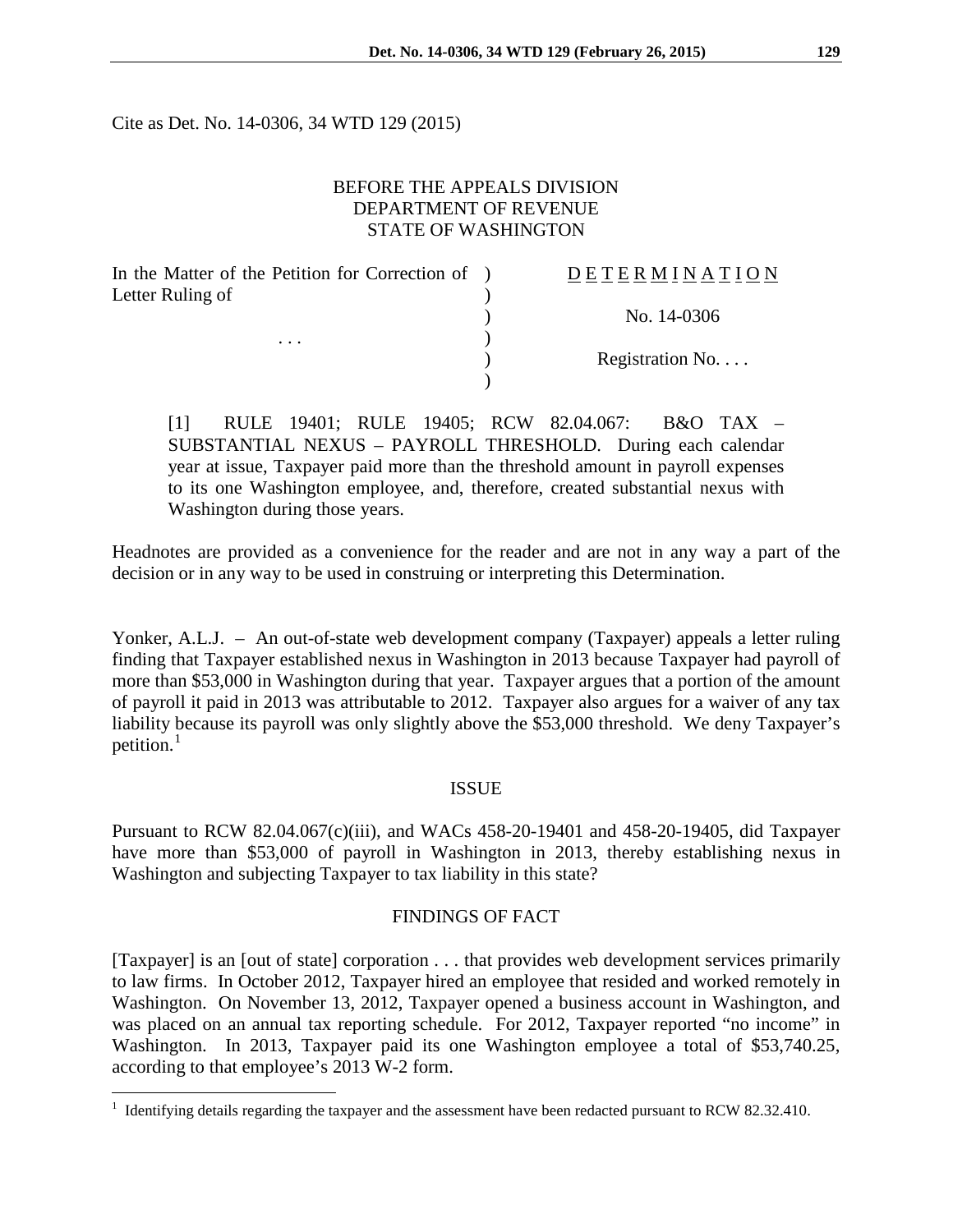On February 24, 2014, Taxpayer requested a "waiver" of its 2013 Washington tax liability, stating the following in relevant part:

It appears that through the hiring of [one employee located in Washington] caused the company to reach and establish Nexus as their wages reported was \$53,740.25 which is just slightly over the 2013 threshold limit set at \$53,000k. At this stage, we do not intend to rehire within the State of Washington. Based on this information presented, I request that you reconsider our position as a small business employer and grant our request for waiver of the 2013 WA State Business Excise Tax.

On March 6, 2014, the Department's Taxpayer Information and Education section (TI&E) issued a letter ruling stating the following:

For purposes of business and occupation (B&O) tax, you must continue to pay B&O tax on all Washington sales for *one* year after the year in which the nexus creating activity ceases. Therefore, if you have nexus in Washington in 2013, B&O tax still applies to the income you receive from Washington customers through at least December 31, 2014.

(Emphasis in original). Taxpayer timely appealed this letter ruling.

## ANALYSIS

Washington imposes upon "every person that has a substantial nexus with this state" a business and occupation ("B&O") tax "for the act or privilege of engaging in business activities" in Washington. RCW 82.04.220(1). The B&O tax measure and rate are determined by the type of business in which a person engages, and the statute provides numerous classifications of activities. *[Time Oil Co. v. State*, 79 Wn.2d 143, 146, 483 P.2d 628 (1971); RCW 82.04.290(2)].

A state cannot tax business activity that does not have sufficient connection or "nexus" with the state. *See Complete Auto Transit, Inc. v. Brady*, 430 U.S. 274, 97 S. Ct. 1076 (1977); *Tyler Pipe Indus., Inc. v. Dep't of Revenue*, 483 U.S. 232, 107 S.Ct. 2810 (1987); *Quill Corp. v. North Dakota*, 504 U.S.298, 112 S.Ct. 1904 (1992); Det. No. 05-0376, 26 WTD 40 (2007). The idea of "nexus" flows from limits on a state's jurisdiction to tax found in the Due Process and Commerce Clause Provisions of the United States Constitution. Det. No. 01-188, 21 WTD 289 (2002); *see also* RCW 82.04.4286. The U.S. Supreme Court has held that the Commerce Clause requires that the transaction being taxed have "substantial nexus" with the taxing state. *Complete Auto Transit, Inc.*, 430 U.S. at 279. In *Complete Auto Transit*, the Court articulated a fourpronged test that a state must satisfy to withstand a Commerce Clause challenge to its jurisdiction to tax. The Court held that the Commerce Clause requires that the tax: (1) be applied to an activity with "substantial nexus" with the taxing state, (2) be fairly apportioned, (3) not discriminate against interstate commerce, and (4) be fairly related to the services provided by the state. *Complete Auto Transit, Inc.*, 430 U.S. at 279.

On June 1, 2010, the legislature enacted RCW 82.04.067, which codified the definition of "substantial nexus" in Washington. Laws of 2010, ch. 23, § 1709. RCW 82.04.067(1) provides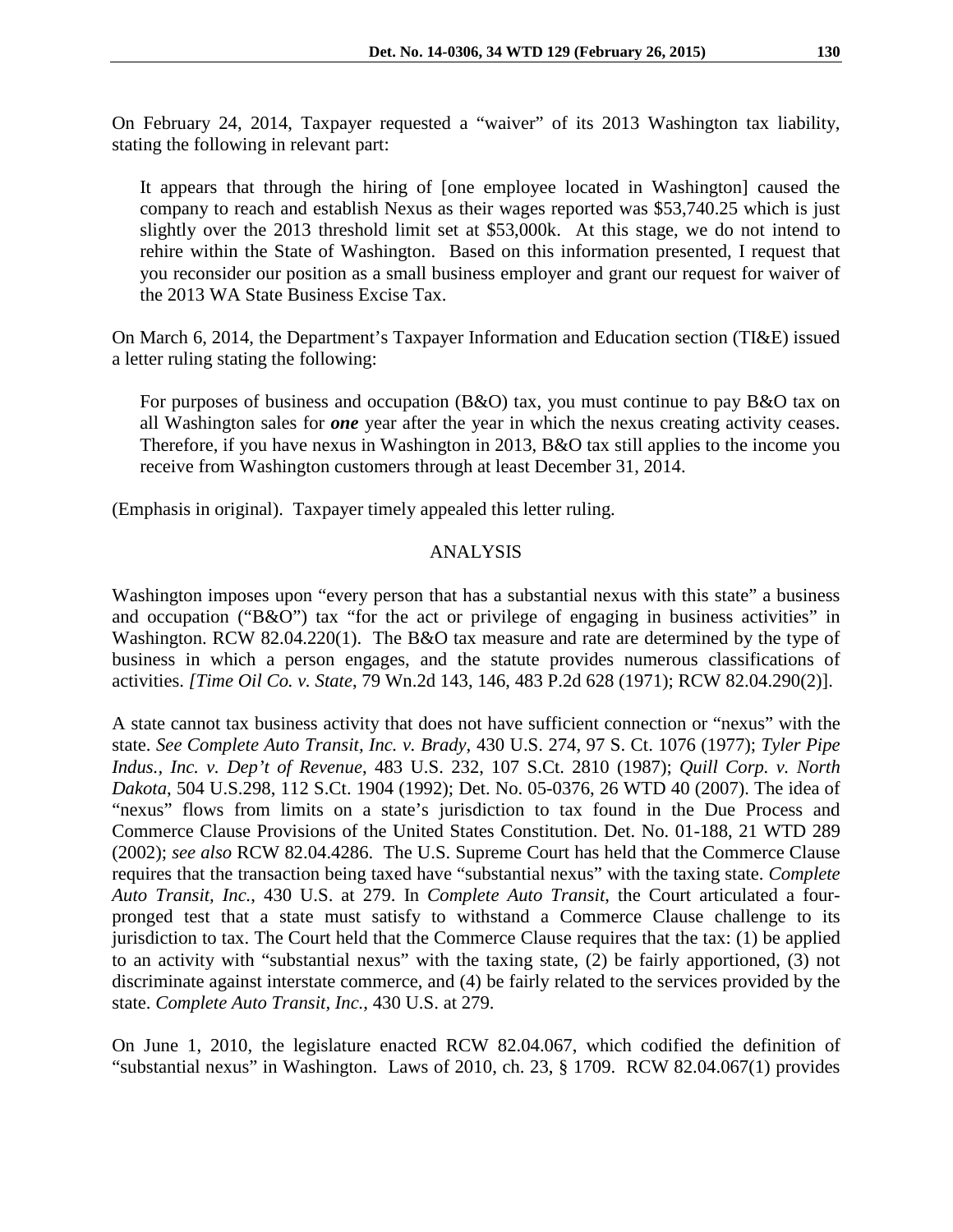that a person engaging in service business activity is deemed to have substantial nexus with Washington if the person is:

- (a) An individual and is a resident or domiciliary of this state;
- (b) A business entity and is organized or commercially domiciled in this state; or
- (c) A nonresident individual or a business entity that is organized or commercially domiciled outside this state, and in any tax year the person has:
	- (i) More than fifty-three thousand dollars of property in this state<sup>[2](#page-2-0)</sup>;
	- (ii) More than fifty-three thousand dollars of payroll in this state<sup>[3](#page-2-1)</sup>;
	- (iii) More than two hundred sixty-seven thousand dollars of receipts from this state<sup>[4](#page-2-2)</sup>; or
	- (iv) At least twenty-five percent of the person's total property, total payroll, or total receipts in this state.RCW 82.04.067(1).

*See also* WAC 458-20-19401(3). Here, Taxpayer concedes that it had one employee in Washington during 2013, and paid that employee a total of \$53,740.25 during that year. While this amount is only slightly above the \$53,000 payroll threshold, it is, nevertheless, above that threshold. We have no authority to "waive" tax liability for any taxpayer that meets any of the thresholds identified in RCW 82.04.067.

Taxpayer argued at hearing that \$5,489.73 of the total it paid to its Washington employee in 2013 was paid on January 15, 2013, for work done between December 1, 2012 and December 31, 2012. According to Taxpayer, it follows that the remaining \$48,250.52 is below the \$53,000 payroll threshold. We disagree. RCW 82.04.067(1)(c) makes clear that the payroll threshold is based on the payroll that Taxpayer has "in" the tax year. Further, WAC 458-20-19401(5) defines "payroll" as "the total compensation . . . **paid during the calendar year**." (Emphasis added). These authorities make clear that all compensation paid "in" or "during" the calendar year in question is the basis for determining whether the payroll threshold is met. Here, there is no dispute that Taxpayer paid the entire \$53,740.25 "in" and "during" 2013. As such, we conclude that Taxpayer met the payroll threshold for 2013. Therefore, Taxpayer established nexus with Washington in 2013. We affirm the letter ruling accordingly.

 $\overline{a}$ 

<span id="page-2-0"></span><sup>&</sup>lt;sup>2</sup> RCW 82.04.067(1)(c)(i) states that this amount is \$50,000; however, RCW 82.04.067(5)(a) directs the Department to adjust the thresholds for determining substantial nexus. WAC 458-20-19405 adjusted that original threshold amount to \$53,000 for the 2013 calendar year.

<span id="page-2-1"></span><sup>&</sup>lt;sup>3</sup> RCW 82.04.067(1)(c)(ii) states that this amount is \$50,000; however, RCW 82.04.067(5)(a) directs the Department to adjust the thresholds for determining substantial nexus. WAC 458-20-19405 adjusted that original threshold amount to \$53,000 for the 2013 calendar year.

<span id="page-2-2"></span> ${}^{4}$ RCW 82.04.067(1)(c)(iii) states that this amount is \$250,000; however, RCW 82.04.067(5)(a) directs the Department to adjust the thresholds for determining substantial nexus. WAC 458-20-19405 adjusted that original threshold amount to \$267,000 for the 2013 calendar year.